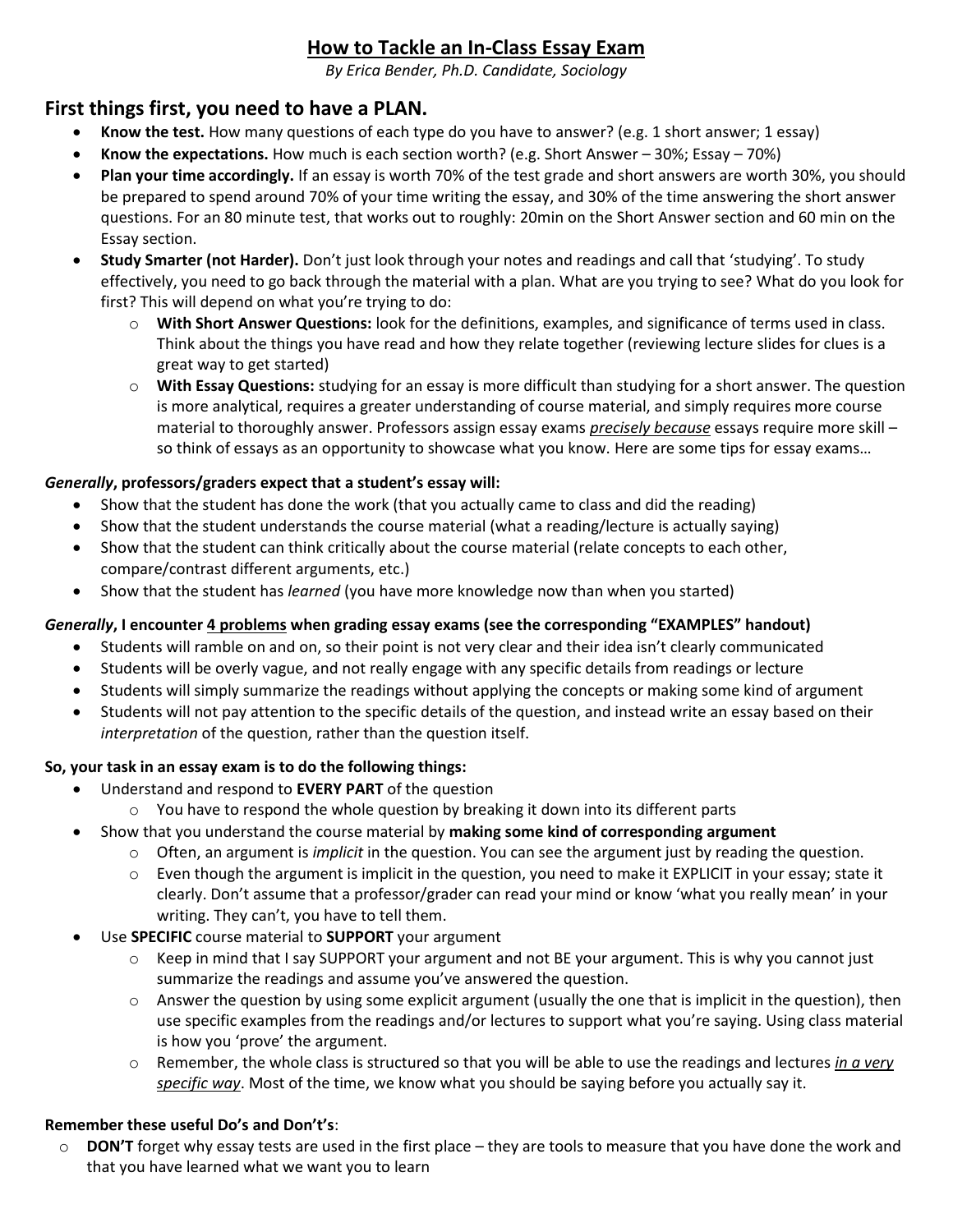- o **DO** show off your learning; make an argument supported by course material and answer every part of the question.
- o **DON'T** just start writing and hope all your ideas will come together while you're writing. Bad idea!
- o **DO** plan ahead to ensure that that your writing will be clear, well organized, and well-informed by course material.
- o **DON'T** simply summarize the readings. Remember, I've read all the same things you have!
- o **DO** tell me *why* a *specific* example from the readings/lectures matters for what you're saying.
- o **DON'T** say some vague statements and assume that you've made a sufficient argument*.*
- o **DO** try to demonstrate *and* apply your new knowledge.
- o **DON'T** let your anxiety or nervousness get the best of you.
- o **DO** remember that you are smart and capable, you should study smarter *and* harder, and take care of yourself.

### **Time to Start Studying! (How to Study Smarter)**

For Short Answer questions, use the tips I discussed in the first section

#### For Essay Questions,

WHEN YOU HAVE THE EXACT (OR ALMOST EXACT) QUESTIONS THAT WILL APPEAR ON THE EXAM:

- First, break down the question into its different parts, and then list them out. This way, you will have a quick way to see what the question is actually asking. Breakdown the question by doing the following:
	- o List each sentence in the prompt as a separate bullet point.
	- o In each sentence
		- Underline the action words in each sentence (e.g. Define, discuss, compare and contrast, explain)
		- Draw arrows to what the action words relate to (e.g. compare and contrast *the order perspective* and *the conflict perspective*)
		- **EXECT** Circle the readings that you are supposed to use to do that thing (e.g. compare and contrast the order perspective and the conflict perspective as described in the *Eitzen textbook*)
		- Give yourself any other assists you need
- Now you can see the question in its entirety. Also ask yourself: what broad topic is this question dealing with?
- Think about each part of the question and brainstorm. You have a lot of knowledge in that big, beautiful brain; give yourself a chance to take stock of what you know. Write down some of your own initial ideas for responding to each part of the question. Ask yourself: what kind of argument can I make to answer the questions being asked? What kind of points will I have to write about to make this argument? What specific reading/lecture examples might I use to support my argument in each part of the question?
- Start looking through your course material (readings and lecture notes). Were your initial brainstorming ideas right or wrong? What other ideas can you find? What examples can you use to demonstrate a particular idea? Write down or type all of these. Be as inclusive as possible. Don't limit yourself in the studying stage. Try to cover as much material you can while you study.
- Once you've done this, you ARE NOT finished. Now that you have all of your ideas and supporting course material, you need to organize them in a logical and coherent way.
- Make an OUTLINE for the essay. Again, try be as inclusive as possible and don't limit yourself. The most straightforward way to organize your outline is in the same order as the various parts of the question.
- Make at least one outline for every potential essay question. Then, study your outlines.
	- o The *strength of this approach* is that it channels your thoughts in a way that is specific to the question being asked. Otherwise, you will be going through material without any plan, and it might not 'sink in'
	- o The *weakness of this approach* will be if you are too narrow with what you put into the outline, or if you put incorrect things in your outline. This is why you should be as inclusive as possible; cover your bases WHEN YOU DON'T HAVE THE EXACT QUESTIONS THAT WILL APPEAR ON THE EXAM:
- Review the main themes in the course so far; what terms have you learned? How do you define each of those terms and can you provide an example?
- Be able to summarize and pull some specific details out of each of the readings you have read so far.
- Can you lump the readings together under basic themes? What are the differences between the readings? Are they saying different things? Are they saying similar things but in different ways?
- What do the readings teach you about the main themes in the course so far?
- NOTE: these tips are very vague, because so much of what you should do depends on the specific context of your course, instructor, and TA.